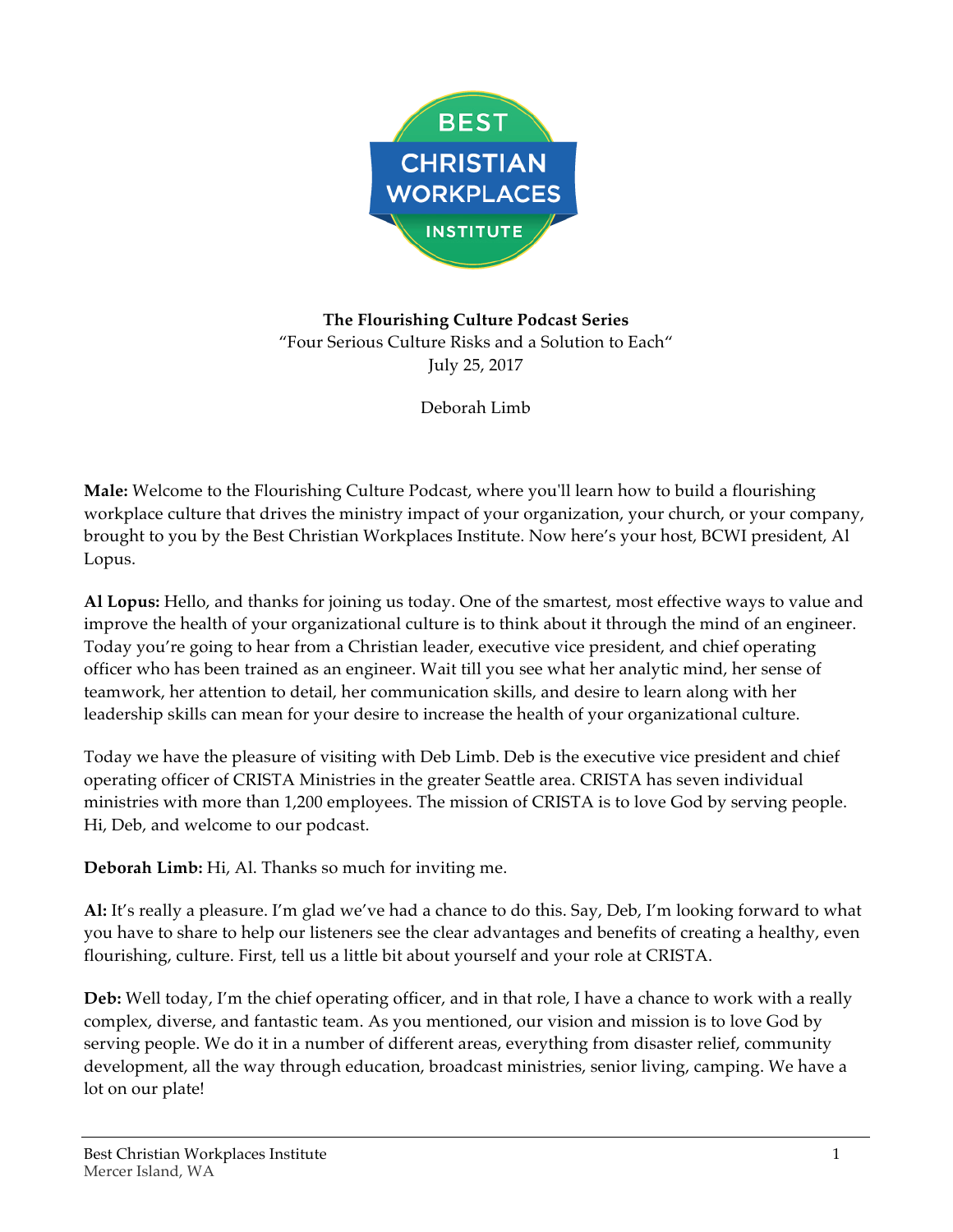What I do is I help gather information, collaborate across the system, and help our CEO, Bob Lonac, with the creation of our overall strategy. Then I work with each of our seven ministries to ensure the sub-ministry strategies we create are in alignment with our overall vision and mission. As you can imagine with 1,200 employees spread across multiple sites and multiple nations, it gets a little complex. So one of the main things is helping everyone stay linked to the big mission and vision and make sure what we do doesn't suboptimize or impact any other ministries in an unexpected way.

**Al:** Yeah! Deb, how long have you been on staff now at CRISTA?

**Deb:** I've only been here about two and a half years, so relatively new to ministry.

**Al:** Well, you were CRISTA's board chair before joining the organization. I remember meeting with you actually as the board chair as we reviewed Bob's 360. Tell us about your journey that led you to this role at CRISTA.

**Deb:** You know, coming to CRISTA was not in my life plan. I'm a mechanical engineer by training, and God wired me to be the kind of person who looks at every structure and tries to figure out how it's put together and how the loads flow through it. That's just how I'm wired. I had a great career in aviation. I was trained up as a mechanical engineer. I did a lot of years doing airplane repairs, quite frankly.

As my leadership role at Boeing expanded, I had a chance to lead a large number of teams working on fairly complex, challenging products, including the 787-fuselage development, 777, and the other widebody model support. I really had a fantastic time in aviation. The thing I loved about it was the problem solving. Over the years, I also volunteered with a number of organizations and was eventually asked to be on various boards, including CRISTA Ministries.

As you mentioned, I had served as the board chair for about three years during my stint on the CRISTA board. In my sixth year on the CRISTA board, God started working on me that a change was in my future. I did not know I was going to resign and move out of aviation and into ministry leadership, but the Lord kept giving me hints. At one point, he told me I needed to start cleaning out my office. After 26 years at the company, I had a lot of files from a lot of different projects I started jettisoning.

I also had a lot of different business colleagues who started to give me hints that they felt I was supposed to be doing something different. A number of people invited me to breakfast and said, "Hey, you know, I think you're supposed to leave Boeing and go join CRISTA Ministries. That was very interesting.

Finally at one point, the Lord really indicated to me… I felt he asked me whether I was ready to not only turn the page on aviation but close the book. I had to wrestle with that and finally decided, "Yes, indeed. I'm going to go work for you full-time and step out in faith." That's what I did. Now what I realize at CRISTA Ministries is the complexity of working on aviation products was perfect training for the complexity of CRISTA Ministries.

**Al:** Yeah, CRISTA is one of the more complex ministries we've worked with just because of the various natures of the organizations that are part of that umbrella. You know, I mentioned you were trained as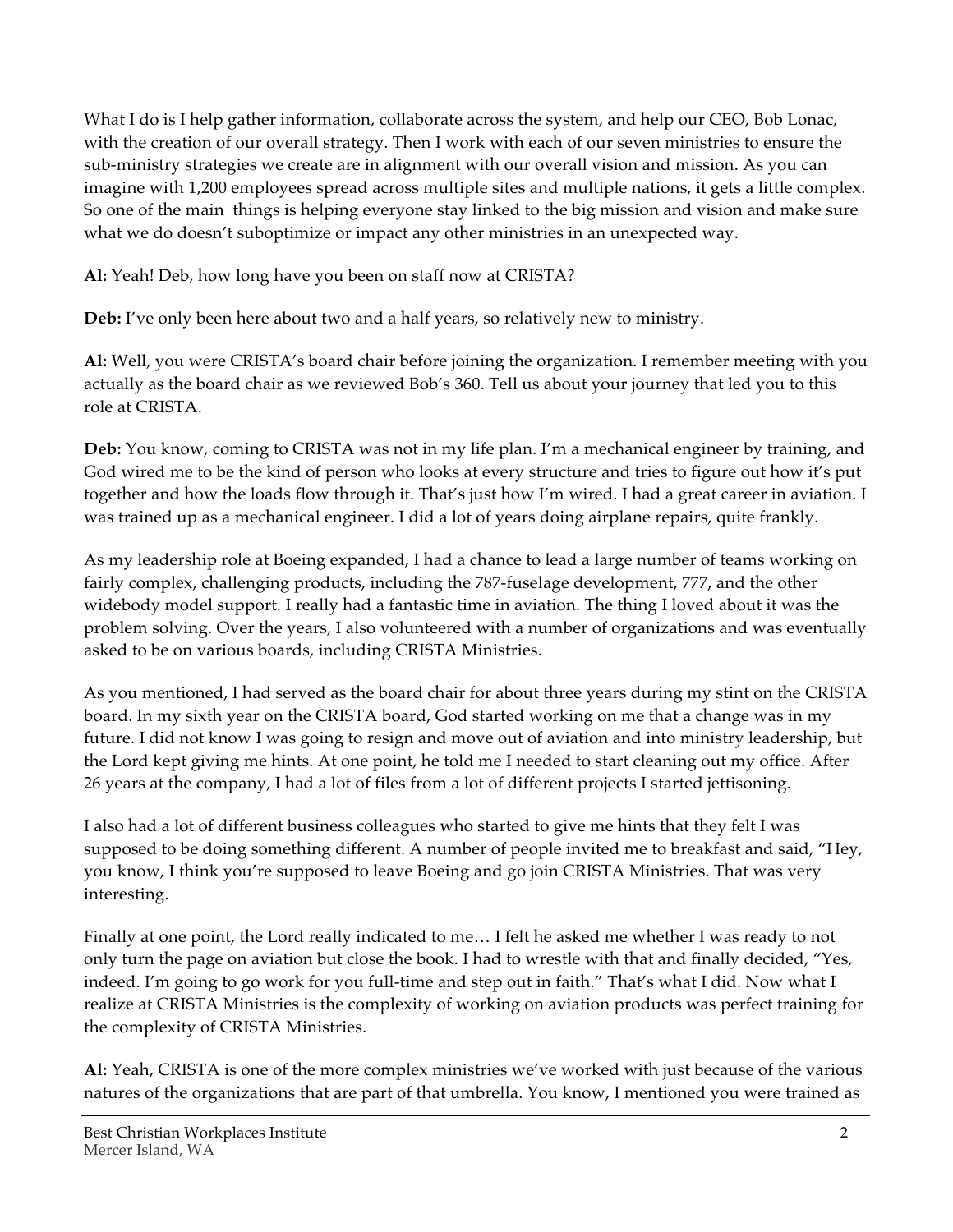an engineer. You've talked about that. Having come from Boeing, what differences do you see in Christian organizations compared to your experience as a leader at Boeing, for example?

**Deb:** Well, it was really eye-opening when I first joined CRISTA. You know, when you first walk in and you come into this environment where the team is unified, they are calling on the Lord together corporately, individually, you see the work of God in community development, disaster, schools, camps, and senior living…all these different, amazing works, it's overwhelming.

It was an amazing time at first to see the blessings of God and see the amazing work that can be done when people unify around a cause bigger than themselves. Over time, what I also noted is, "Well, people are people, and we face the same common struggles in leadership in Christian organizations that we do in any organization."

While we may be unified around a belief system, we still face the challenges of, "How do I as a leader provide clear communication and assure it flows accurately through a system? How do I set clear responsibilities and help everyone understand priorities?" Then there's the ever-present challenge of building more leaders, helping people become all they're supposed to be in their Christian walk, serving wherever they're called.

The other thing I noticed in the Christian organization that is something we need to be mindful of and guard against is a tendency for complacency. I think it's easy to take this blessing of unification around a belief system and the opportunity and become maybe complacent and take it for granted. The other thing I've noticed is a tendency to avoid conflict. I think we as Christians want to show grace. We want to be forgiving. At some times, we may then let an issue that needs resolution go on too long.

**Al:** Yeah, one of the things I see over and over again is that conflict issue. Actually, you know, constructive conflict is a good thing. It's not something to shy away from, but that takes some time to understand that. You know, it's interesting. When you landed in your role at CRISTA, what were some of the key challenges you faced, particularly when it came to the overall health of the organizational culture?

**Deb:** Yeah, as I mentioned, CRISTA is pretty diverse. We're spread across multi-nations and multisites. So communication across the team was a challenge I recognized, making sure whatever you intend around strategy and priorities can penetrate into the different subcultures in each individual team.

Effective integration across organizational boundaries regarding priorities, regarding policies, regarding intent is super challenging. Again as I mentioned, the ability to resolve conflict effectively… You know, we spent a fair bit of time digging in to understand how to better hold crucial conversations so we could resolve issues and be able to be better at what we are doing.

**Al:** You know, CRISTA has completed the Best Christian Workplace Employee Engagement Survey. It always comes up with opportunities, areas for people to work on. How did you find the survey, and was it helpful in managing the health of the CRISTA culture as you got involved with it?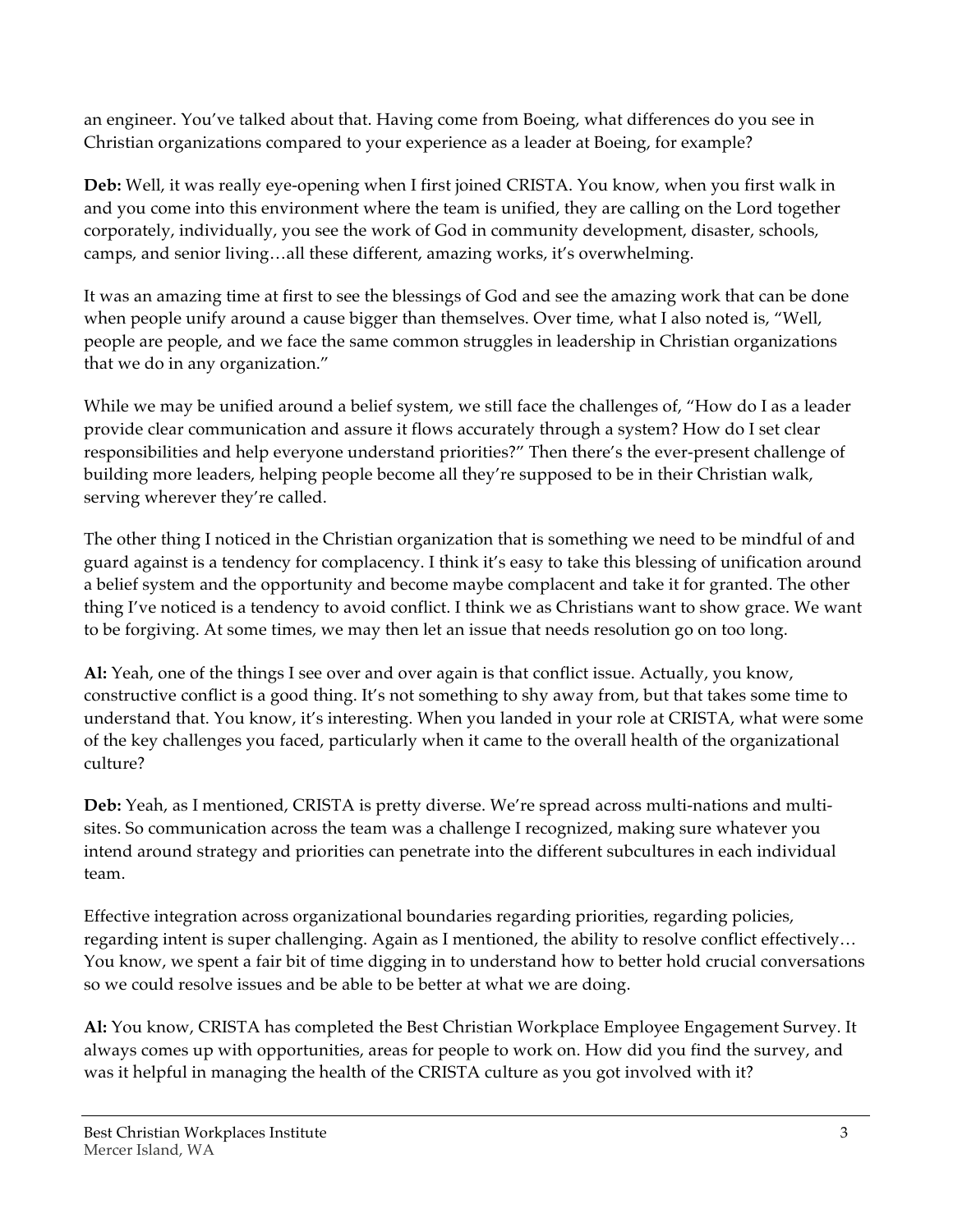**Deb:** Certainly, it was very helpful! The first time I met you and we went over the survey, what I found really helpful is the ability to dive within the data. Being an analytical type, I like to be able to pinpoint, "Where is the issue happening? Where is the problem?" When we look at something at a top level, you can end up trying to fix something and hurt a bunch of other people and their processes at the same time if you don't go and surgically repair what might be broken or deal with an issue that needs to be fixed.

I really appreciate the way the data is laid out, the way you can dig in. From my point of view, I look at these base rollups for an organization, but I also look at the trends (both positive and negative). I like that it's laid out in themes and linked to the FLOURISH model.

One of the things I find really useful in that FLOURISH model is I link it to a set of leadership attributes that feed in. I want to be able to diagnose and come with the right, corrective action or have the team build the right, corrective action that actually fixes whatever is broken. So data has set you free, right? Being able to understand the data, being able to go fix the right thing, being able to do better than paint a broad brush, those are the things I found super useful about this approach.

**Al:** Yeah, and facts are our friends. We can actually use data for good work. You know, behind every successful organization, generally you find a good, healthy, even flourishing culture. Behind every culture, every healthy culture, you find a well-thought-out strategy to deal with the people, to help transform its people. What are some of the things you've addressed in the forms of a strategic plan, or at least some action steps that lead to positive outcomes when it comes to your culture transformation?

**Deb:** Well, we've done quite a bit of work in this area. One of the things we recognize is you have to define and communicate expectations, and you have to link them to your core values so people really know what to expect. One of the things I've experienced is sometimes we can talk about our strategies at such high levels that people don't know what it really means.

We have some core values. Our three core values are being Christ-centered, service-driven, and professional. Now what those things mean underneath that is what's really important. How does someone know whether they're being Christ-centered enough? How does someone know what it looks like to have the excellence that should be demonstrated in a professional when we call that as a value?

What we did is we spent some time documenting the elements of excellence or the elements of what it looks like to be Christ-centered. Working with our teams, each of the leaders of our different ministries and resource groups developed a dashboard. They had dashboards when I arrived, but they were primarily financially focused.

They may have had what we call big rocks on them (big projects), but they didn't have a lot around operations or measures that might drive the right culture, drive the right actions. You want to prevent some of the things that get in our way. As we make clear around the expectations, around what it means, around our core values and we built better operational measures, you can now drive behaviors or results in the right direction and get the outcomes you're trying to reach.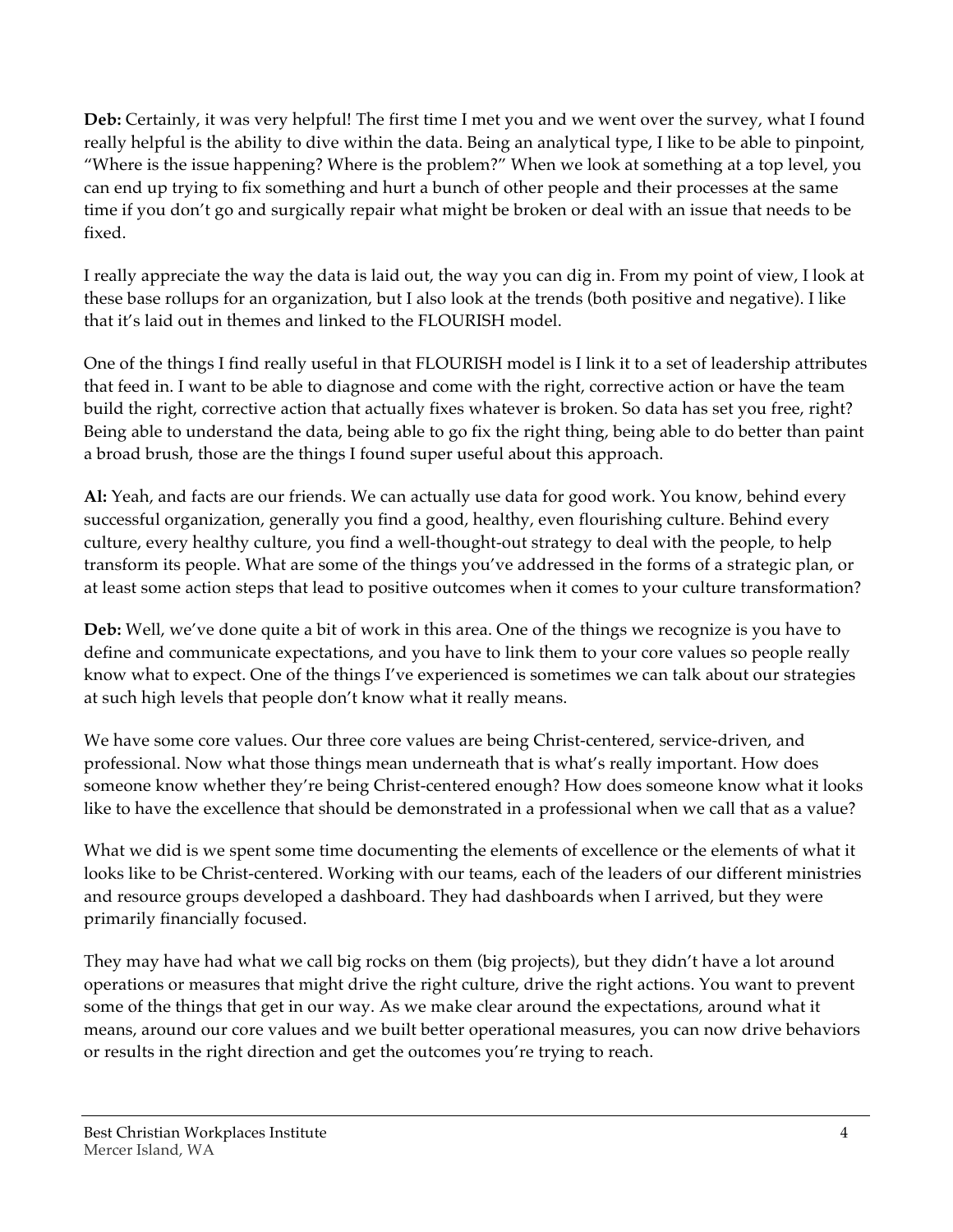**Al:** I trust you're enjoying our podcast. We'll be right back after this brief word about a valuable tool that can pinpoint the true measurable health of your culture.

**Male:** What if you could get an upper hand on unwanted turnover, relationship conflicts, struggling morale, and unproductive staff, and at the same time increase the effectiveness and impact of your organization? You can with the Best Christian Workplace's Employee Engagement Survey. This popular, proven resource pinpoints the true health of your workplace culture and ways to improve it.

You'll get a detailed breakout summary of the eight essential ways your culture and your organization can flourish, all from a principled, practical, faith-based approach that works. Join the more than 800 satisfied organizations, churches, and Christian-owned businesses who have said yes. Sign up online today at bcwinstitute.org. The Best Christian Workplace's Employee Engagement Survey. It's your first important step on the road to a flourishing culture.

**Al:** All right. Now let's hear more from today's guest. You know, healthy communication is something that has really improved since you've been there. You mentioned communication earlier. What are some of the ways CRISTA seeks the suggestions of your employees and involves your staff? What are a couple of those key improvements you've seen?

**Deb:** Well, we recognize, as you say, communication is a key factor. Someone said, "The problem with communication is the illusion that it occurs." So often as leaders we can be misunderstood. We may ask an employee for something, and what they deliver misses the mark. When we reflect, we realize, "Well, we weren't very clear in defining what we were going to do with the product we asked for."

Communication is key, and we want to make sure we set up a culture and opportunities for employees to tell us how it is going and what they think. Our dashboards help in that because they call out a number of different elements each team measures each month. You can reveal or be able to dig in and find things out in that way.

We also developed a plan for communication training, as I mentioned, focused on crucial conversations and making sure we can resolve conflict. We have cascade training where we're having managers teach their employees. This again, as you're teaching, enables you to get better at it, and it also open the dialogue up with your employees about, "How is it going?" and, "What am I doing that works well?" and, "What am I doing that doesn't work that well?"

We have operating rhythms in the different groups where they have staff meetings or all-hands meetings. There are built-in, scheduled times where there are chances for employees to give us feedback. The goal is to build trust and to actively seek input out in different meetings, different venues. In addition, we have the ability for employees to make anonymous feedback if they don't feel comfortable.

Now I have to say, we're far from perfect. We still have a lot to improve, but we are striving to get improved dialogue going and constantly monitoring, "How is it going in the different areas. How are each leaders? How are they doing? What trainer help might they need to get better at this?"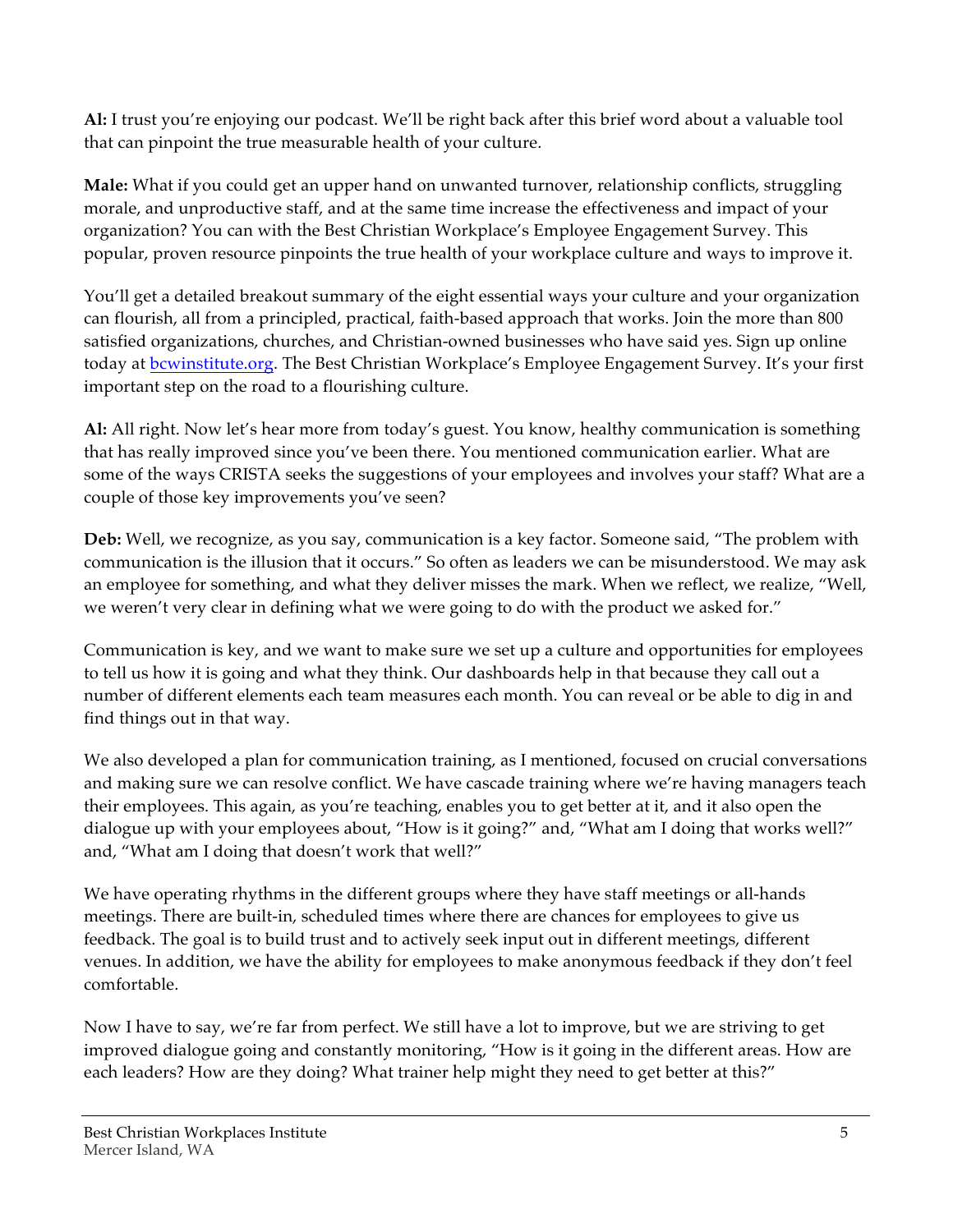**Al:** Yeah, Deb, you've done some training. That's been one of your focus items. You do some training with your leaders…what? Four times a year? Is that what I recall?

**Deb:** Three times a year. Yeah. Three times a year.

**Al:** Okay. Tell me a little bit about what that looks like.

**Deb:** CRISTA holds leadership summits or leadership training several times a year. We do this so we can help our leaders continuously improve. One of the areas we spend a great deal of time on is communication. We know communication is key. We have developed plans for communication training and spent a lot of time focused on effective, crucial conversations.

We've gone so far as to come up with tip sheets and help people figure out how to set a safe environment to have one of these tough conversations, how to invest in the employee and think about what we want from the long-term about the relationship before we have a conversation. Then we've used a cascade training approach to help our managers flow the thought process out throughout their organization.

Now sometimes we hit other issues when it comes to training. We'll look at what the needs are and try and address them. We've taken on something new this last year where, instead of having the larger group of about 120, we actually took the top senior leaders and directors all off-site and had a retreat where we dug in and had very specific training about how to deal with some specific type of leadership need.

**Al:** Well, speaking of leadership, last year we looked at the improvements in CRISTA's results. We saw a lot of purple. Not everybody knows what that means, but we use the color purple in the Best Christian Workplace Engagement Survey to designate the driver we call *inspirational leadership*. We saw great results in Christian character questions, including leaders exhibiting the fruit of the Holy Spirit, compassion, and humility. Give us a favorite story of how CRISTA's improved culture advanced your mission of loving God by serving people.

**Deb:** There are a lot of wonderful stories about the progress we see. One example is the expansion of the work of our World Concern team. We strive to be a Christ-centered relief and development organization, and we're striving to enable lives and communities to be transformed. We do this by meeting physical needs and spiritual needs for the poor and marginalized around the world. We're in multiple nations.

To do this and do it authentically, inspirational leadership is an essential factor. The leader of our World Concern team is Jacinta Tegman. She continues to work within her organization on a culture of surrender to Christ, driving unity around a big God-guided vision and mission, and then ensuring she has great communication and collaboration across the organizations.

One of the great things we've seen is in the last year and a half, the team has made significant strides toward working together. They've expanded their support and impact in some remote areas of the world through our One Village Transformed effort. We've seen an increase in the number of villages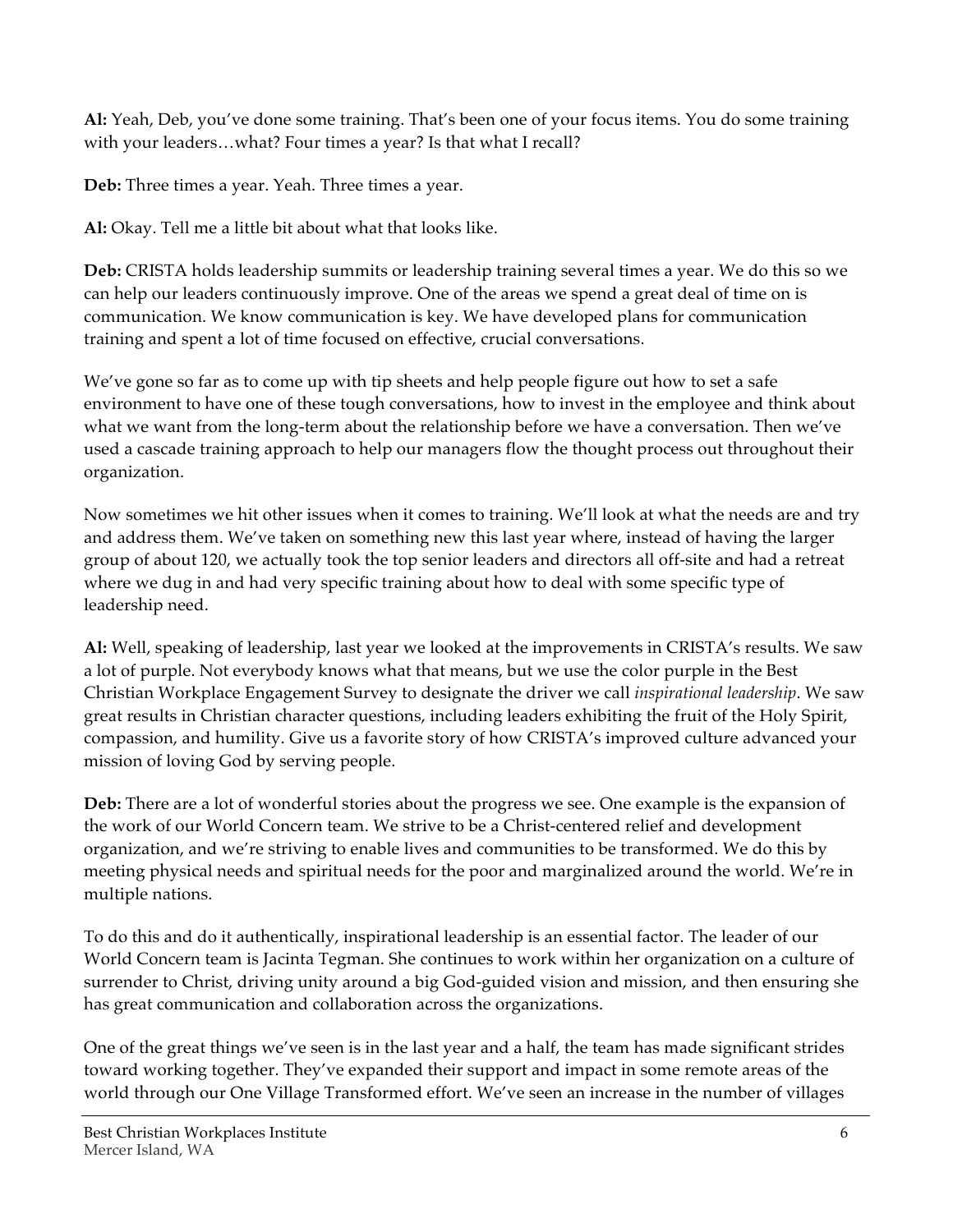we're supporting from 13 in four countries to 23 in five countries. We're targeting to reach 32 next year. So it's a great story of success. I believe this clear inspirational leadership is a main factor in our ability.

**Al:** That's really remarkable! You're doubling and tripling the impact within a two- or three-year period. That's fantastic. You know, another significant outcome (and this was related to our previous conversation) has been your passion for leadership development. Last year, you took all your managers through the *Lead Like Jesus* curriculum. Tell us about that experience and maybe one way it's really helped your organization and culture.

**Deb:** Last year when we were working together and evaluating some of the common themes we had seen, there were a couple of areas that were really struggling where we just couldn't drive that right link between the leader and the teams. You recommended I contact Lead Like Jesus, and you aligned me with that organization.

It was really a fantastic opportunity for us because what I did is I picked up the book *Lead Like Jesus Revisited* and a study guide and started working through it myself just to check and see, "Is this the right fit?" It was very quickly clear to me this material is an excellent framework that enables individuals to look at their own leadership. Through the work of the Holy Spirit and the work of the leader applying themselves, you can quickly see what you need to work on. It's in a very simple, straightforward way.

After evaluating the themes, I went and talked to Bob. We decided, "Hey, this would be the right material to bring to the bigger team." We went ahead, and we had all of our leaders start reading the book and working through the workbook. We gave them a few months to do that, and then we brought Lead Like Jesus in to do one of their Encounter Trainings.

The training is just fantastic. It really helped solidify for a leader who you are in Christ. It helps bring our leadership skills and attributes we need to align with Christ into view with a biblical filter and helps us recognize where we as leaders may get fear or pride involved in our leadership. When we do it, we edge God out.

We had the whole team go through the big encounter after reading the book, and it's just been a fantastic thing for us. We went ahead and had 10 of our leaders certified to teach the Encounters. We are flowing that training throughout CRISTA. We have held a few of the Encounters already and have done one internationally. We did an Encounter with all of our teachers last week, and we plan to do an Encounter in Africa and possibly Mongolia.

It's just been fantastic. Again, individual framework enables a leader to look at how they're doing, figure out what they need to do to personally improve their leadership. It's really resulting in a change because it's really leading us back to reflect on, "What would Christ have me do in my leadership, in the way I approach my people, in the way I approach a challenge, and in the way I lead, communicate, and carry myself?" So it's very valuable. It's an excellent tool to link with the BCW work.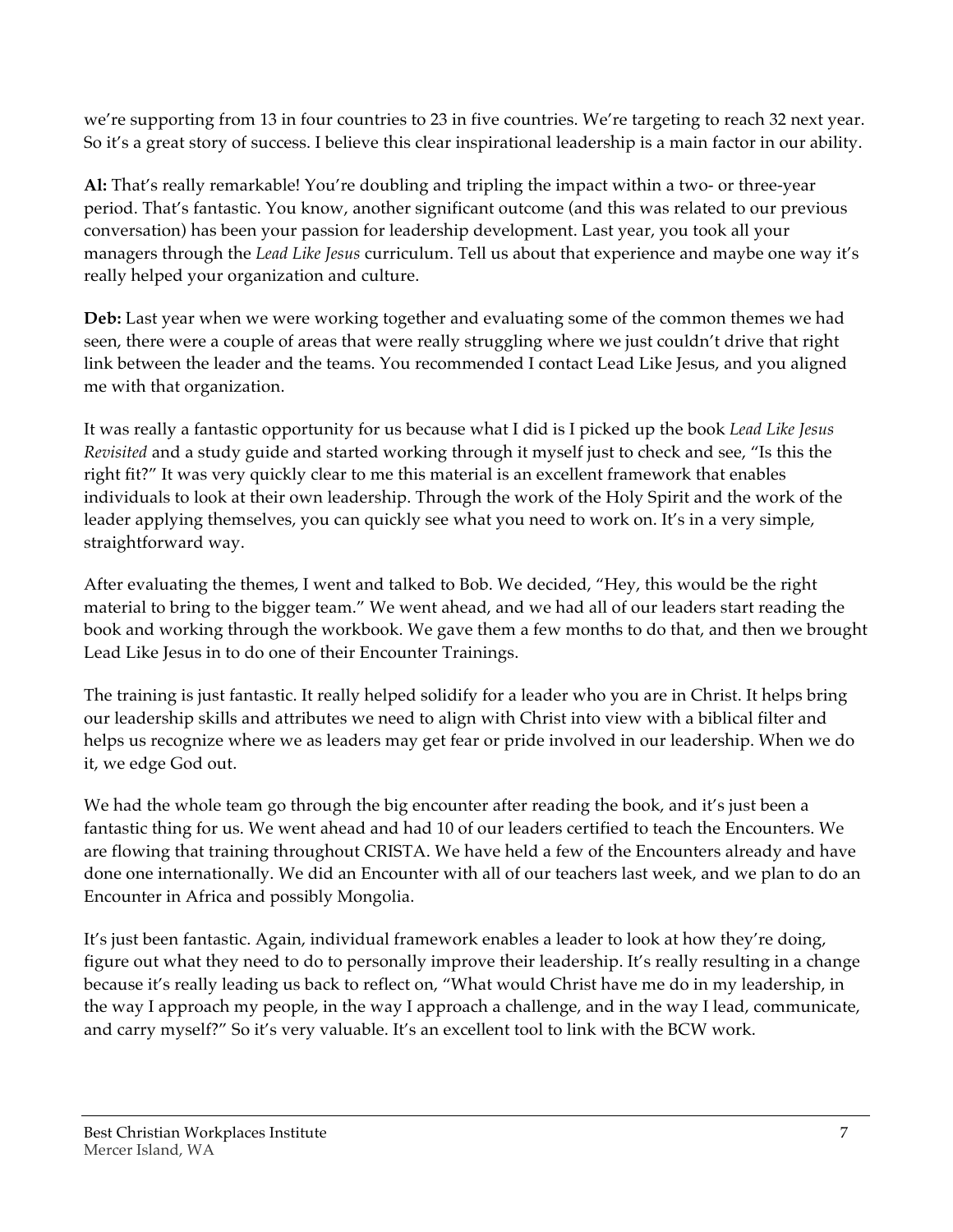**Al:** That's fascinating. I was really glad to hear you just said you're training your teachers. People may not realize CRISTA includes the King's Schools, which is perhaps the largest Christian school system in the state. What did you hear about the teachers' reactions to the Lead Like Jesus training?

**Deb:** You know, I heard nothing but glowing remarks. I was told how touching it was and how it really helped people see interaction and leadership in a different way. We can tend to think leadership only involves people who are running a large organization, but each of our teachers is leading a classroom. Each of our teachers is speaking into the life of a pretty good-sized group of students. Each of us out there leads, so the teachers really appreciated it. It touched their hearts. I've heard just fantastic results out of it.

**Al:** Wow! That's great! You know, when you look at all that's happened, is there a best before-and-after improvement in the culture that Lead Like Jesus has made a difference for so far?

**Deb:** Yeah, there really is. As we've leaned into this, it's helped us work at a better collaboration level. As you start looking at yourself and asking yourself, "How often do my reactions or responses to challenges come out of a place of fear or pride?" what the Lead Like Jesus material taught us is (if I remember their data right), 70 percent of the time, we have some level of fear. The other part of it we can have some level of pride.

Both of those things holds out our ability to respond as leaders reflecting Christ in the right way. We at the leadership team, as we've gone through this, have seen a real change in our working together. There is far less conflict. I see less fear, less pride. As we unify, then we can drive that down, and our people can unify as well.

I see less strife, and I don't want to make it sound simple. It's *not* simple, because the work it takes to reach this requires a lot of self-surrender and recognition individually about the behaviors or the approach we each need to change. I can certainly tell you the Lord has been clear with me on quite a number of things I need to improve, and I'm working on trying to do that.

**Al:** Isn't that great how that works? Yes! You know, it would take a big room, but if your entire staff were gathered together right now, given how far you've come and the work you've done, particularly around leadership development, training communication, and Christian character, what one affirmation would you most want to share with your people?

**Deb:** You know, it is just an amazing blessing to work with this team at CRISTA. I am daily amazed by their dedication and their passion for their work. We have people who love Christ, and they strive to demonstrate it in the way they serve.

Whether they're teaching, whether they're serving a senior, whether they're running a camp activity, or whether they're serving in some disaster area, people go the extra mile. They set aside their own agenda. It is just a joy to work with them. There are many examples of people who walk out their faith through their call to teach, to coach, to do whatever it is to his glory. The affirmation is, "Well done! Well done!" I'm just so delighted to work with them.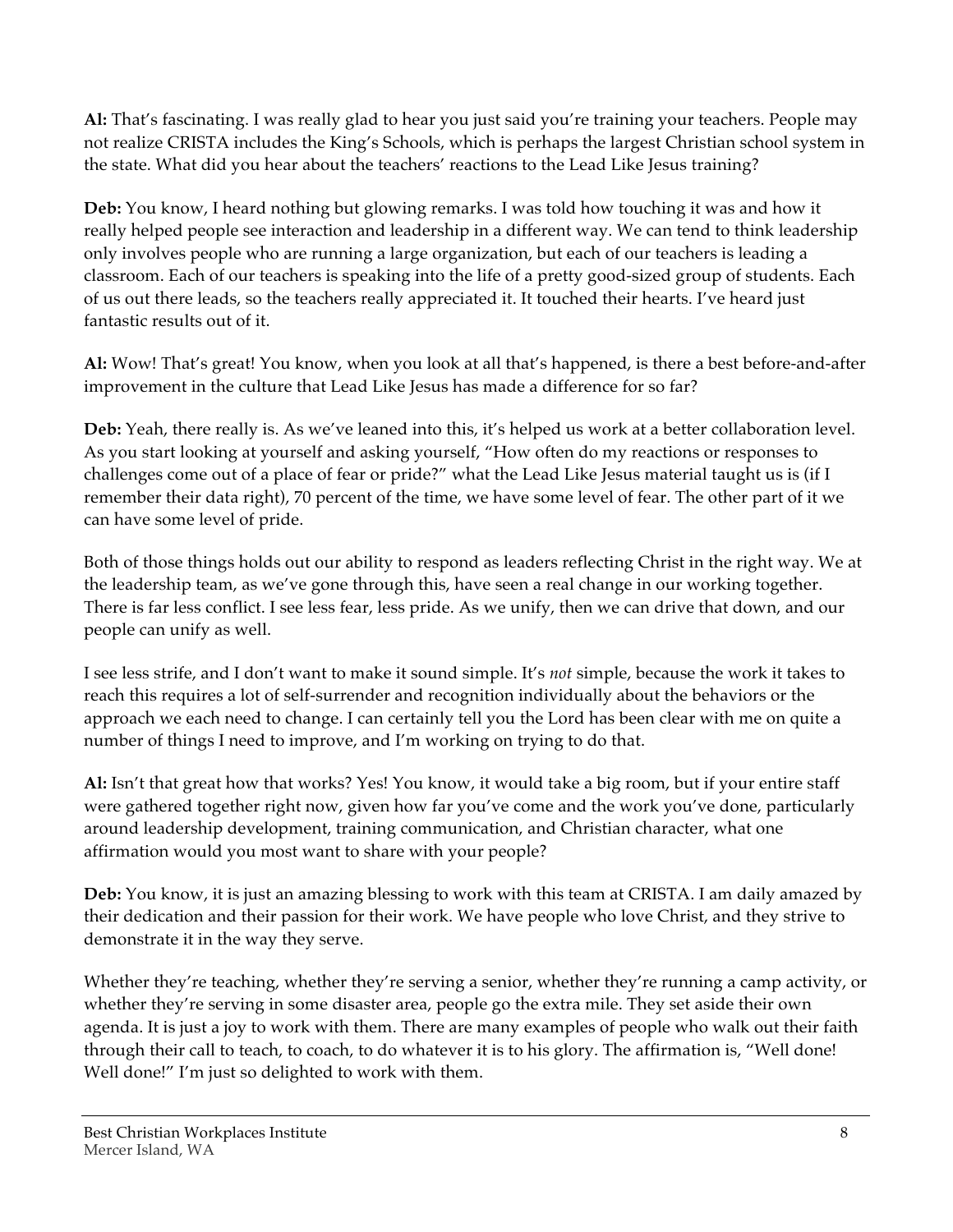**Al:** Yeah, and it's obvious when you're with them that that's really true. When you look at the overall improved health of your culture today, what are you most grateful for?

**Deb:** I'm very grateful for the improved engagement and the growing unity, trust, and collaboration. What we do is hard. There are mountains to climb frequently, but when we do that together, we can conquer whatever thing we face. You know? If we're not conflicting with each other, we can reach the conclusion God intends us to reach more quickly.

One thing I've really learned is God does not take us on a journey that's a straight line. As an engineer, I always like the shortest distance between two points. I'm grateful the Lord has taught me his plan is *not* to take us on the shortest distance. I'm grateful for that learning and the people we have who are committed to the journey.

**Al:** Yeah. You have a lot of them. That's for sure! Finally, given all we've talked about in these last few minutes, what would be one (perhaps your greatest) encouragement to your fellow Christian leaders who are listening right now?

**Deb:** It would really be to recognize leadership matters, and if he has called you to lead, he will equip you to lead. It's going to take a lot of effort on your part. We're all going to struggle and wrestle with external and internal challenges, things that disappoint us. We will wrestle with strife that comes out of fear or pride.

The lack of trust that can creep in to our organizations is unsettling, so we all have these pressures, but as leaders when we truly surrender our heart, our agenda, our performance, and our future to the Lord and then lean in to the effort it takes to continue to work at being great leaders for Christ, we're going to see our reach grow. We're going to see our effectiveness grow. We'll see trust develop. It all starts with the heart of the leader. I encourage my fellow leaders on the journey, "May the Lord lead you, and may you follow."

**Al:** Yep! Leadership is from the inside out. There's no question about that. You have to have something within in order to offer it to others in leadership. One more question. Deb, you know, there are a lot of leaders who come into Christian workplaces from the secular, from the marketplace. Are there any specific recommendations on how to make that transition you've made so effectively?

**Deb:** You know, reflecting on it, making the transition into a Christian organization is fairly tough. There's a lot that's different about it. If you're called to do it, you lean in to the Lord, and you ask him how to do it. You keep learning, and you're going to be transformed.

The thing you have to do is be patient and ask yourself, "What was I doing in the past that maybe wasn't as effective as it could have been? Maybe there are aspects to the way I led or served in the past that don't match here. Maybe they're not the right thing." It's looking at what you learned and what you now do and being open to change on both sides without judgment, without the wrong evaluation. So patience, reflection, and prayer.